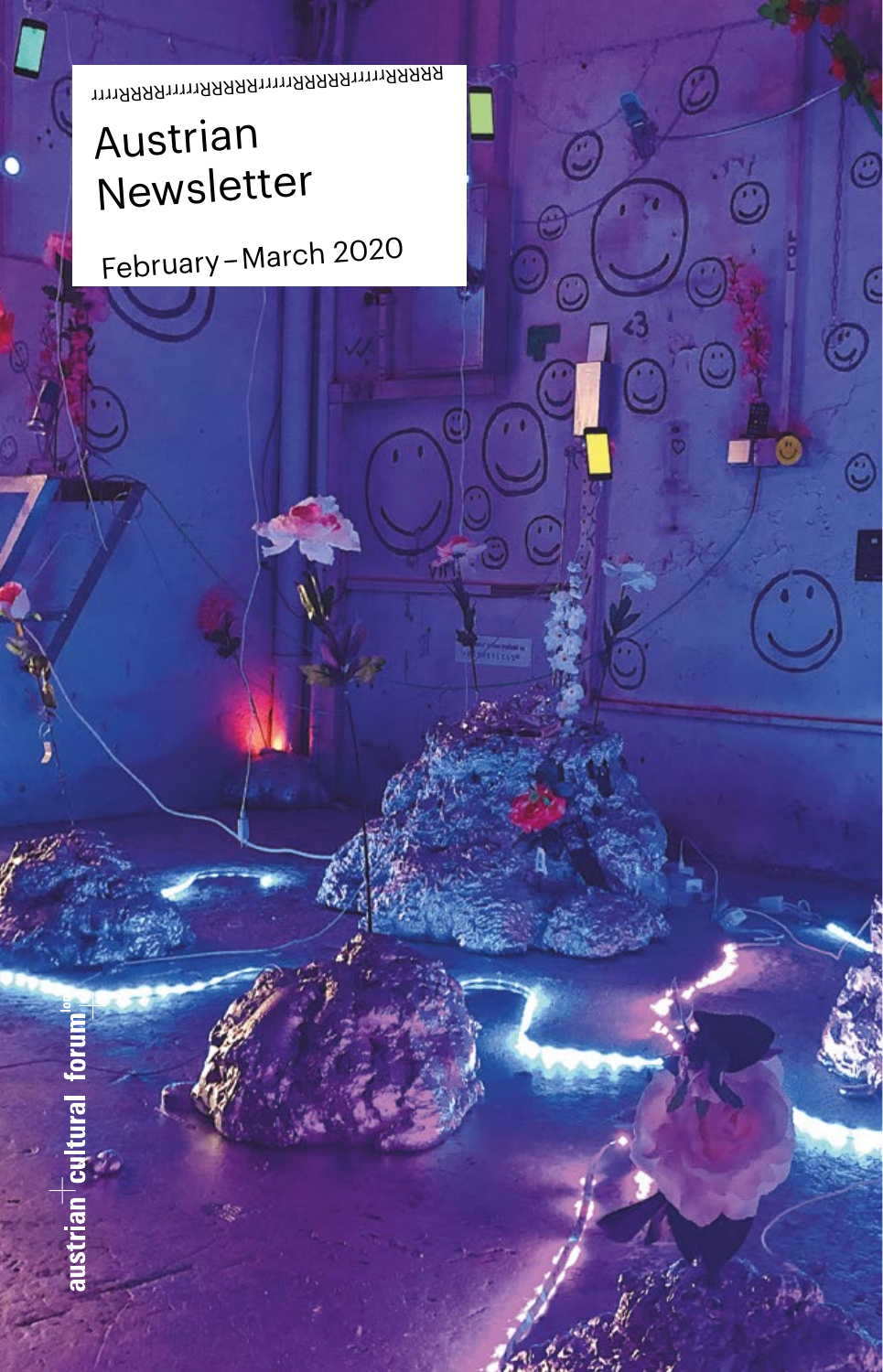

Ladies and gentlemen, dear friends of the ACF London,

After an intense year of many in-house events and the first edition of a new Austrian film festival *watchAUT* in 2019, a new year with a colourful programme and much young talent from Austria lies ahead of us. Having felt the urge to respond to one of the most pressing challenges of our time, we plan to include the topic of sustainability and climate change as widely as possible in our programme. We will present projects dealing with and responding to this issue, but we will also aim to implement projects in a conscientious and sustainable way, trying to reduce waste and energy. We would also like to invite you to look at ways to live more consciously with our resources. Even small, individual acts are having an important impact.

We will also continue to put a special emphasis on the work of female artists and I am particularly pleased that the work of one of the pioneers and icons of feminist art, VALIE EXPORT, will be presented in the UK on the occasion of her 80th anniversary.

My team and I are looking forward to seeing you at many of our events.

Tünde Huber Director, ACF London

# Ongoing

### Johanna Magdalena Guggenberger

#### *Visual Arts Until Tuesday 3 March 2020, Belmacz Gallery*

Drawing on her inherent ability to simultaneously inhabit several realities, Guggenberger immerses herself in the host environment which she pursues through methodological research and anecdotal information gathered over time. The distinction between experience, contemplation and creation lies at the basis of her body of work.

Belmacz, 45 Davies Street, London W1K 4LX [www.belmacz.com](http://www.belmacz.com)



Johanna Magdalena Guggenberger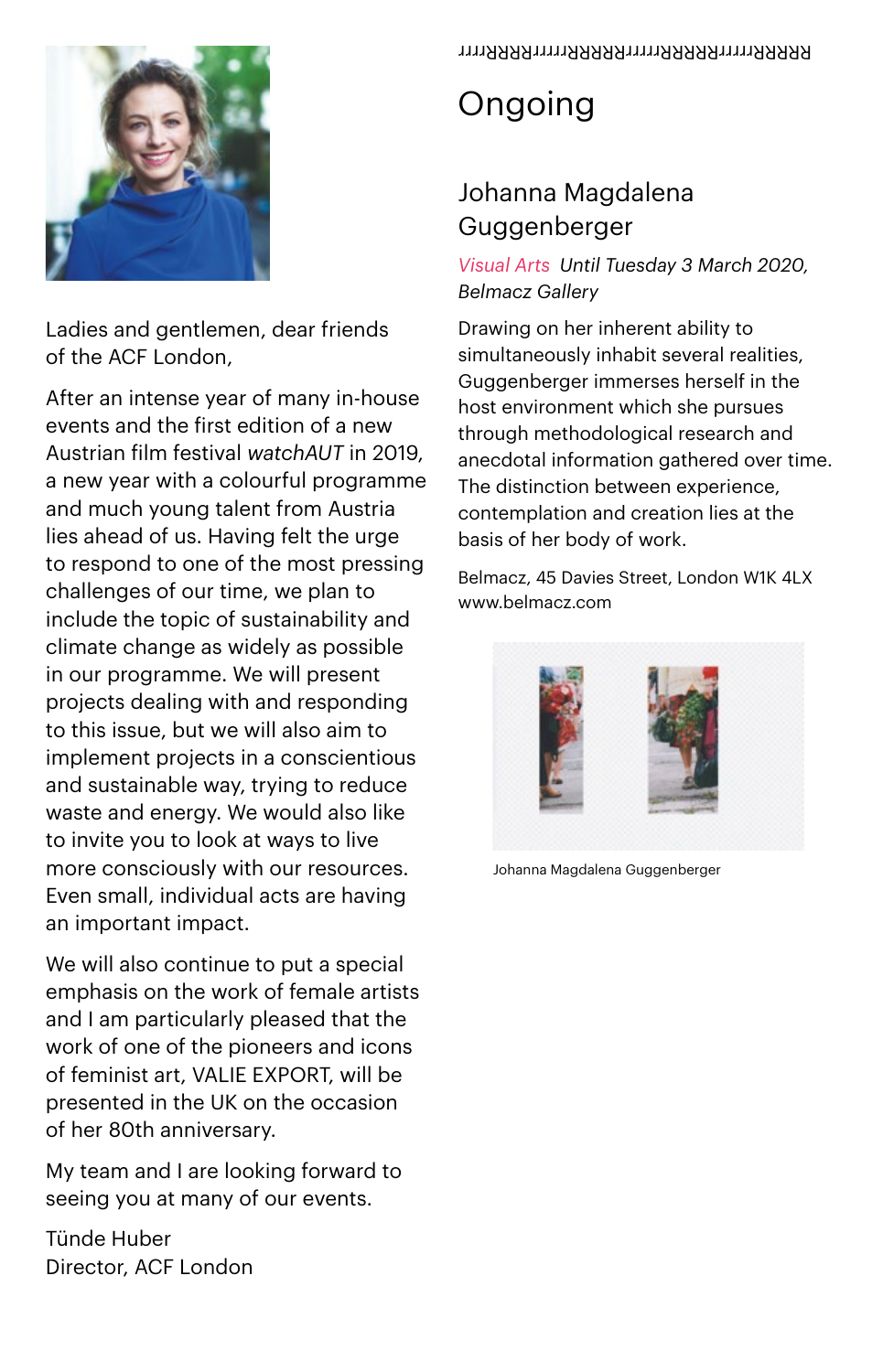# February

### Royal College of Music Lunchtime Concert Series

#### *Music Monday, 3 & 17 February, 2 & 16 March, 1.05pm, ACF London*

Students from the Royal College of Music continue their series of lunchtime concerts at the ACF London. Exceptional young musicians will offer the audience a vibrant selection of pieces from Europe's greatest composers.

### **Tripsitter**

#### *Music Sunday 9 – Monday 10 February, UK Tour*

After having supported and toured with well-known bands such as Polar and Acres, the Austrian black metal band Tripsitter now sets off on their headline tour through the UK and Europe with their debut album *The Other Side of Sadness*. They fuse elements of hardcore punk, shoegaze and atmospheric sludge metal creating



**Trinsitter** 

an intense atmosphere that carries over in their live performances.

UK Tour Dates:

Sunday 9 February: The Anvil, 15 Holdenhurst Rd, Bournemouth BH8 8EH

Monday 10 February: The Black Heart, 3 Greenland Pl, Camden Town, London NW1 0AP; www.ourblackheart.com

### Alfredo Ovalles Solo Concert

#### *Music Monday 10 February, 7pm, ACF Salon*

Austria-based pianist Alfredo Ovalles has explored many different musical worlds, performing in the field of classical, electronic and contemporary music. His curiosity for the new and love for experimentation make him stand out and have led him to many musical places off the beaten track. This February he will tour the UK and give a special concert at the ACF, where he will perform works by Matthias Kranebitter, Leonard Bernstein and John Zorn.



Alfredo Ovalles © Stefan Panfili

#### [www.alfredoovalles.com](http://www.alfredoovalles.com)

UK Tour Dates with Bournemouth Symphony Orchestra (www.bsolive.com):

Wednesday 5 February: Plymouth Guildhall, Guildhall Sq., Plymouth PL1 2BJ

Thursday 6 February: Exeter University Great Hall, University of Exeter, Stocker Rd, Exeter EX4 4PY

Friday 7 February: Portsmouth Guildhall, Guildhall Sq., Portsmouth PO1 2AB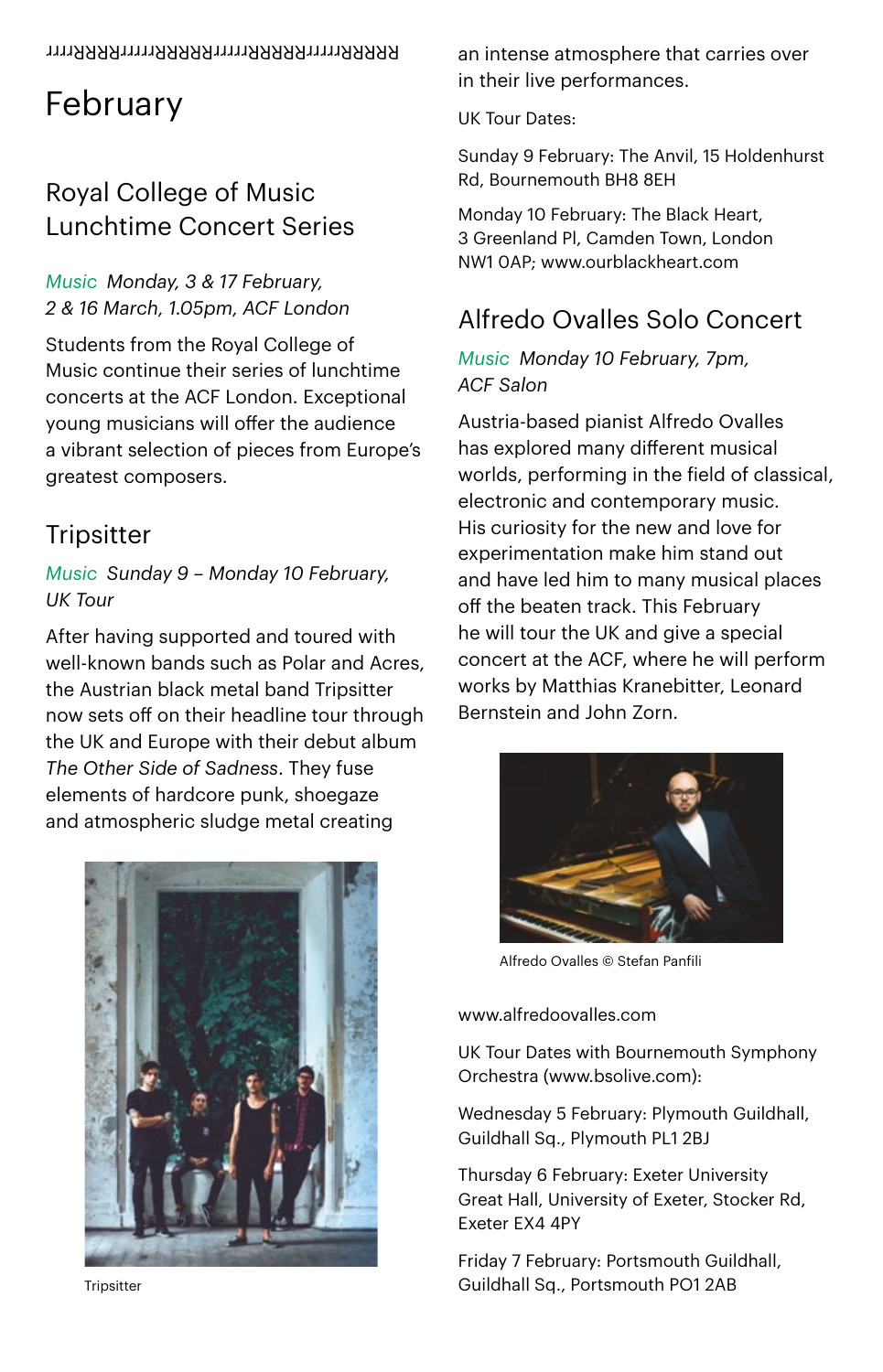

Hypersurface: Rustan Söderling, *Tannhäuser Gate (not really now not anymore)*, video still, 2017

### Hypersurface Exhibition Opening

*Visual Arts Private View: Thursday 13 February, 6.30–8.30pm, ACF London; Exhibition continues until Friday 24 April* 

*Hypersurface* is an exhibition exploring the porosity of surfaces – from the human skin to walls and screens – in order to present possibilities beyond materiality and signification, as well as alternative understandings of our surroundings. Employing a transversal approach, the selected artists present works that showcase their perception of the world and blur antinomies such as micro/macro, inside/outside, real/virtual and beyond.

Featuring: AVD (UK), Daniel Ferstl (AT), Julius Heinemann (GER), Barbara Kapusta (AT), Sophia Mairer (AT), Simon Mathers (UK), Florian Mayr (AT), Marie Munk & Stine Deja (DK), Hannah Neckel (AT), Stefan Reiterer (AT) and Rustan Söderling (SE). Curated by Caterina Avataneo and Nicole Tatschl.

#### Animated Creatures

#### *Film Visual Arts Friday 21 February, 7pm, ACF London*

Students from the University of Applied Arts Vienna and Kingston University present a programme of digital animation and stop motion films made during a workshop at Kingston University. The eclectic selection presents some of the most exciting, engaging and emotionally powerful films with innovative approaches to the medium of animation.



© Nikolaus Jantsch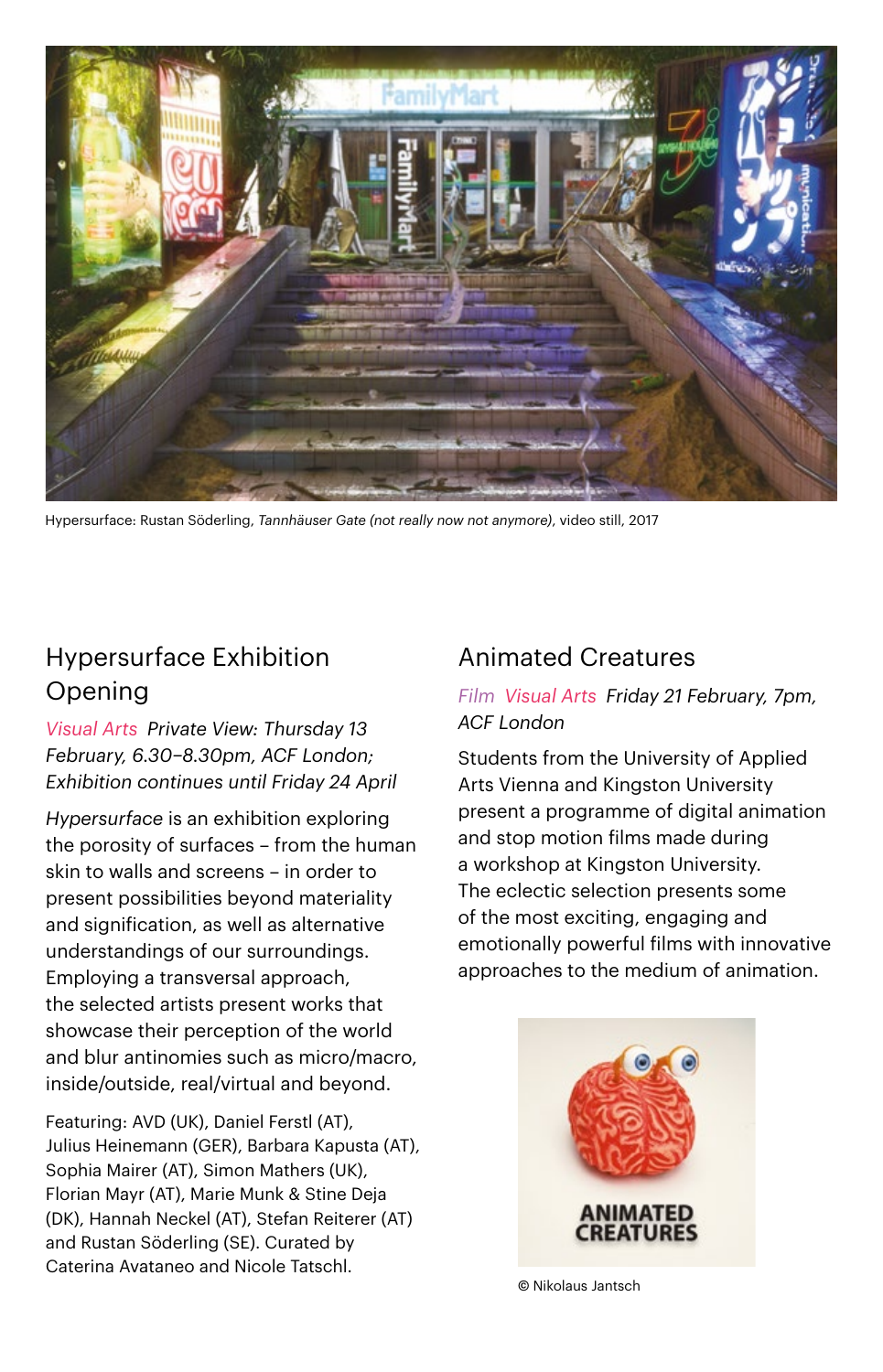

The Cinema of Jessica Hausner

### The Cinema of Jessica Hausner

*Film Saturday 22 – Saturday 29 February, BFI Southbank*

On the occasion of the UK release of *Little Joe* the BFI will feature the works of Austrian writer-director Jessica Hausner, who has established herself as one of the most interesting, ambitious and intriguing filmmakers at work in Europe today. This comprehensive season, which includes such acclaimed titles as *Lourde*s and *Amour fou*, highlights her distinctively balanced, ambivalent approach, dealing with characters who are experiencing disturbingly strong, even extreme emotions.

With a special screening of *Little Joe* incl. Q & A with Jessica Hausner on Thursday 27 February.

BFI Southbank, Belvedere Rd, Lambeth, London SE1 8XT; whatson.bfi.org.uk

### Trio Immersio

#### *Music Wednesday 26 February, 7pm, ACF Salon*

Trio Immersio is one of the most notable piano trios of the young generation in Austria. Passionate about carrying the tradition of the genre in the most authentic way, the trio performs with remarkable sensitivity. The intimate bond that Trio Immersio has with the musical

culture of Vienna is particularly expressed in their interpretation of works by Joseph Haydn, Ludwig van Beethoven and Franz Schubert.

[www.trioimmersio.com](http://www.trioimmersio.com)



Trio Immersio © Michael Zhuk

### Glasgow Film Festival: Lillian & Nobadi

#### *Film 26 February – 8 March, Glasgow*

The 15th edition of the highly regarded Glasgow Film Festival features films by Austrian filmmakers Andreas Horvath and Karl Markovics. Horvath's roadmovie *Lillian* is inspired by the remarkable true story of a woman trying to make her way back home from America to Russia on foot. Markovics' drama *Nobadi* follows the encounter between a 91-year-old curmudgeon and a young Afghani migrant whom he hires to help bury his dead dog.

www.glasgowfilm.org/glasgow-film-festival



Still from the film *Lillian*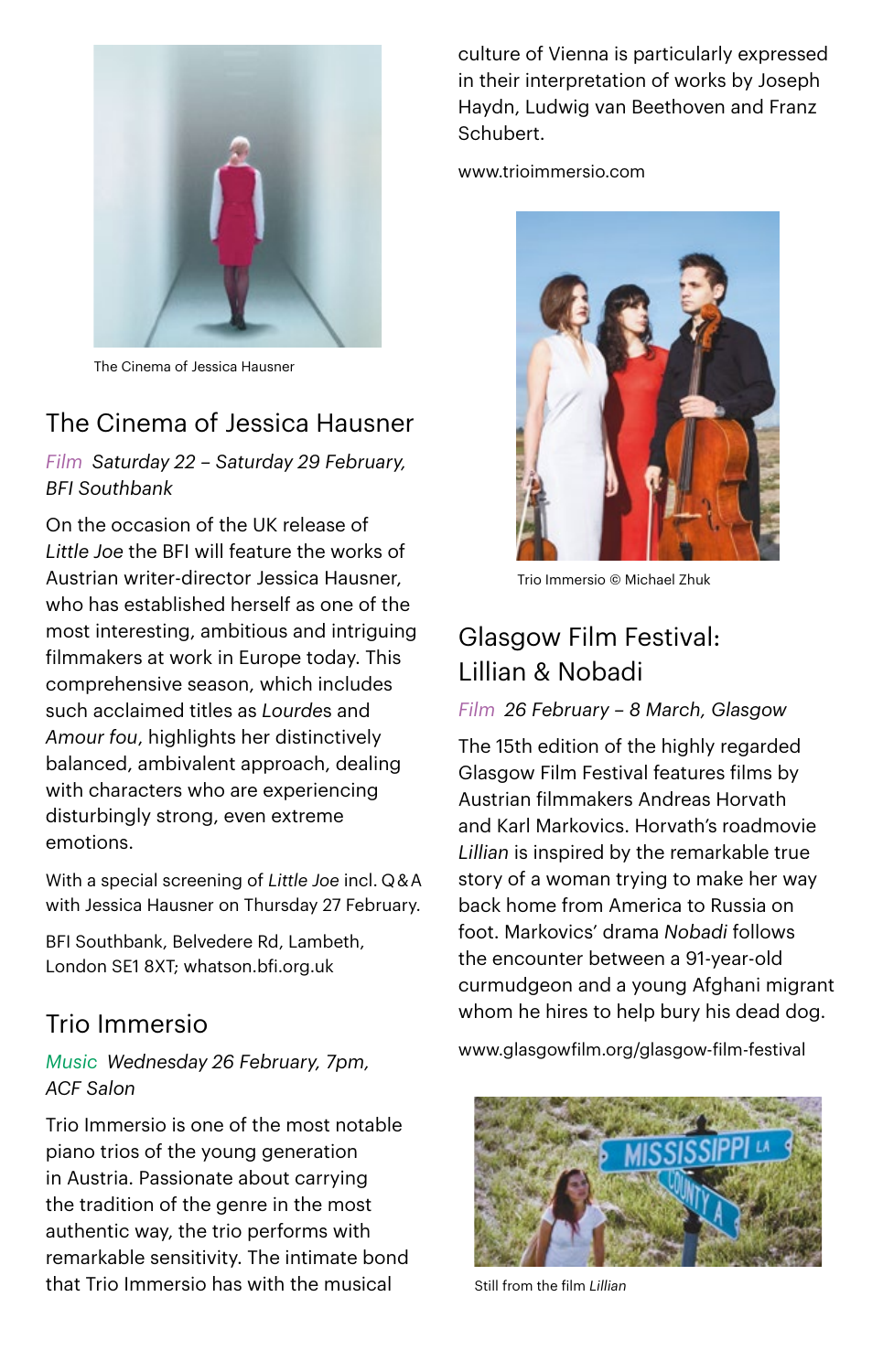# March

### Biennial Ingeborg Bachmann Centre Lecture: Bachmann & Celan

*Literature Tuesday 3 March, 6pm, Senate House*

Correspondents, lovers, muses for each other's work, Ingeborg Bachmann and Paul Celan were the two premier poets of the post-war era in German language poetry. Though Celan's poetry has become ascendant in recent decades, Bachmann's fiction is now better known and appreciated than in her lifetime. The centennial year of Celan's birth marks a fitting time to reconsider their creative relationship, as well as to assess their divergent legacies. The lecture will be held by American poet, scholar and translator Peter Filkins.

Senate House, Room G21A, Ground Floor, Malet St, London WC1E 7HU



## Gold.Berg.Werk: A Radical Re-Interpretation of J. S. Bach's Goldberg Variations

#### *Music Tuesday 10 March, 7pm, ACF Salon*

Austrian composer [Karlheinz Essl](http://www.essl.at/index.html) offers a refreshing glimpse of J. S. Bach's



Karlheinz Essl © Reinhard Mayr, Xenia Pestova Bennet © Cat Du Puy

*The Goldberg Variations* in his unusual take in *[Gold.Berg.Werk](http://www.essl.at/works/goldbergwerk.html)* (2013–16). Originally envisioned as a performance environment for string trio, there is now a version for piano and live electronics, never before heard in the UK. Essl will perform this reimagined interpretation of the composition together with the UK pianist Xenia Pestova Bannett.

UK & Ireland Tour Dates: Wednesday 11 March – Thursday 7 May; [www.essl.at](http://www.essl.at/)



George Vulkan

### George Vulkan: Remembering the Anschluss

#### *Talk Wednesday 11 March, 6.30pm, King's College*

In an evening focused on Holocaust education, Viennese-born George Vulkan will share his experiences about Austria before and after the Anschluss and speak about his escape with his parents to the UK. The event is organised in collaboration with the Departments of German at King's College London and University College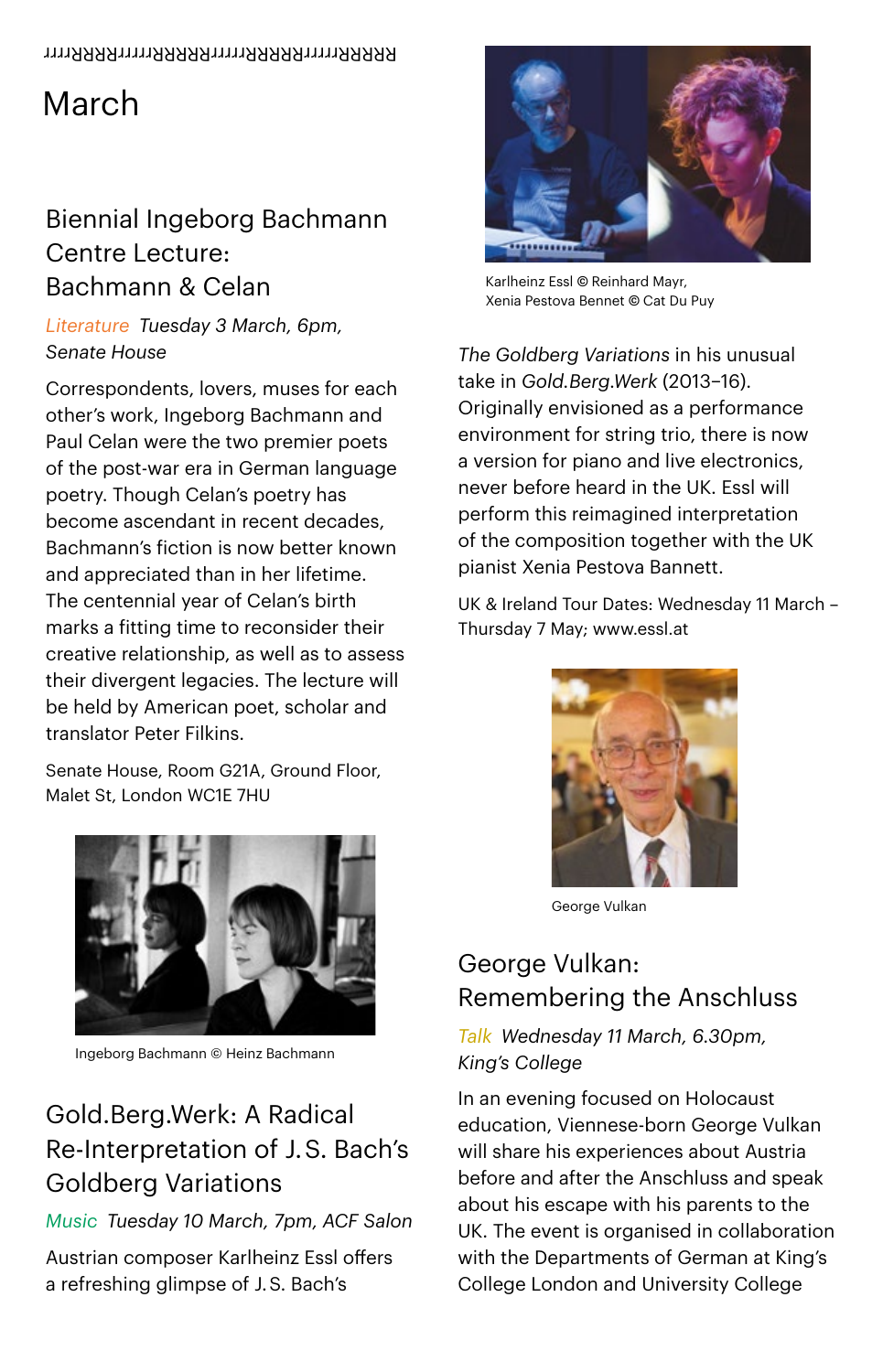London as well as the Department of Modern Languages at Queen Mary University of London.

King's College London, Macadam Building Strand, London WC2R 2LS

### Haydn: L'anima del filosofo

*Music 23–28 March, Bloomsbury Theatre, London*

This March the student-led opera company University College Opera returns with *L'anima del filosofo*. Dedicated to producing less-known works, UCOpera stages Haydn's last opera, written in London and never fully performed during the composer's lifetime. The piece retells the myth of Orpheus and Eurydice, a story of love, death and the power of music.

Bloomsbury Theatre, 15 Gordon Street, London WC1H 0AH; www.ucopera.co.uk

### Somewhere. An English-Austrian Liederabend

#### *Music Thursday 25 March, 7pm, ACF Salon*

This special evening will see the young virtuoso mezzo-soprano Josipa Bainac, accompanied by pianist David Hausknecht and violist Alexander Znamensky, interpret recent compositions by Austrian and English composers, such as Michael and

Lennox Berkeley, Erich. W. Korngold and Akos Banlaky. The concert has a unique symbiotic twist: English poetry set to Austrian compositions, and vice versa, Austrian poetry set to English compositions.

UK Tour Dates: 21 – 24 March; www.banlaky.at



Hanna Bachmann © Nancy Horowitz

### Hanna Bachmann

*Music Thursday 26 March & Tuesday 28 April, 1.05pm, London School of Economics*

The young Austrian pianist Hanna Bachmann, described as 'a mature personality at the piano' by Kirill Petrenko, chief conductor of the Berlin Philharmonic, returns to London to perform one of the greatest piano pieces, the *Diabelli Variations* by Ludwig van Beethoven, on the anniversary of his death.

London School of Economics, Shaw Library, Houghton St, London WC2B 4RR [www.lse.ac.uk/events](http://www.lse.ac.uk/Events)



Somewhere. An English-Austrian Liederabend: Akos Banlaky © Erwin Pavlicek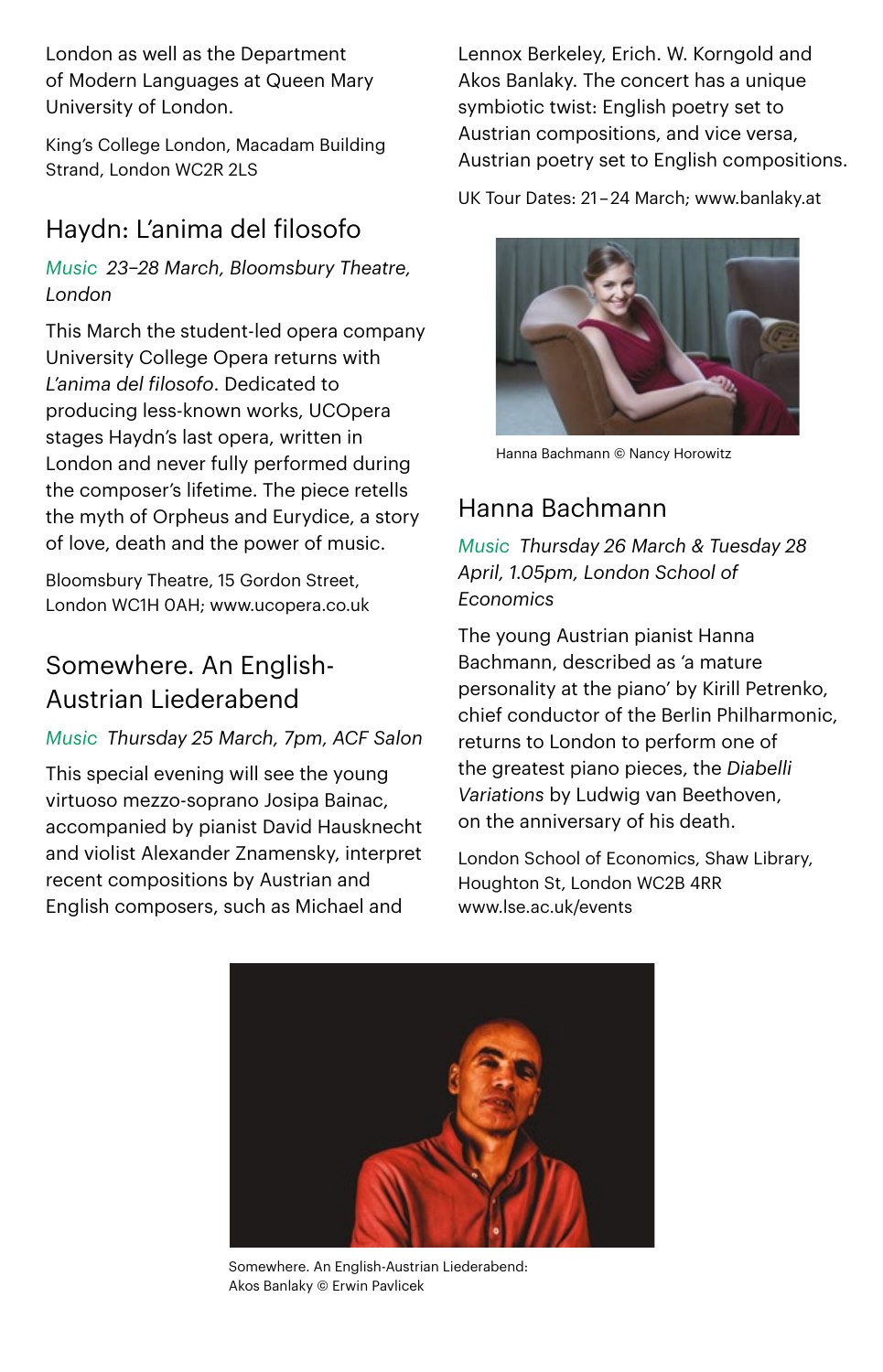# **CineClub**

### Jelinek & Handke and the Silver Screen

In 2004 Elfriede Jelinek was awarded the Nobel Prize in Literature. Peter Handke received the same honour in 2019. Aside from their natural habitat of literature and theatre, both authors left remarkable traces on the silver screen too. The following programme would like to celebrate and applaud their achievements.

### Malina

#### *Thursday, 6 February 2020, 7pm, ACF London*

In 1971 Jelinek adapted the screenplay of this film from Ingeborg Bachmann's novel *Malina*. It centres upon a female writer and her unusual story of her relationships with two different men, one joyous and one introverted. Jelinek's adaptation stays truthful to the complexity of the source material and Isabelle Huppert's performance under Schroeter's direction is remarkable.

Austria/Germany, 1990, 118 min, German with English subtitles, directed by Werner Schroeter



Still from *Malina*

### The Goalkeeper's Fear of the Penalty

*Tuesday, 18 February 2020, 7pm, ACF London*

After a sending-off, goalkeeper Josef Bloch wanders aimlessly through an unknown town, meets strangers and eventually commits a crime. Adapted from the novel with the same title by Peter Handke, Wim Wender's debut feature encapsulates the precision of Handke's original text and rightly deserves the label 'milestone of young German cinema'.

Austria/Germany, 1972, 101 min, German with English subtitles, directed by Wim Wenders



Still from *The Goalkeeper's Fear of the Penalty*

### The Piano Teacher

#### *Tuesday, 25 February 2020, 7pm, ACF London*

The middle-aged, somewhat sexually repressed piano teacher Erika Kohut still shares a flat with her domineering mother when she enters into a relationship with one of her students who proves to have more on offer than musical talent. Michael Haneke's adaptation of Jelinek's novel *Die Klavierspielerin* won the Grand Prix at the 2001 Cannes Film Festival as well as best actor awards for Isabelle Huppert and Benoît Magimel.

Austria/France, 2001, 131 min, French with English subtitles, directed by Michael Haneke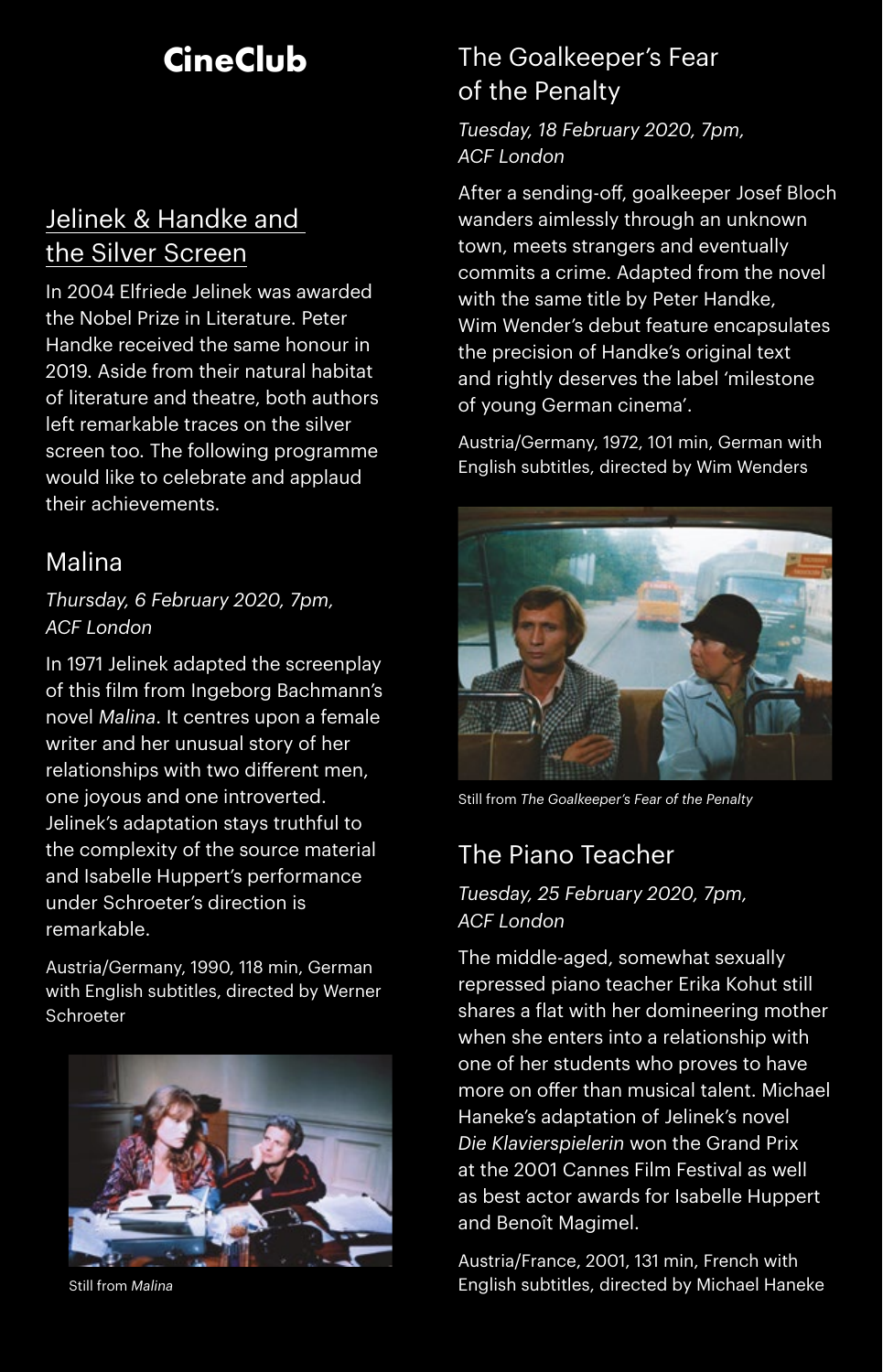

Still from *The Wrong Move*

### The Wrong Move

#### *Thursday, 5 March 2020, 7pm, ACF London*

Loosely based on Goethe's novel *Wilhelm Meisters Lehrjahre* the film marks the second collaboration between Handke and Wenders. The story follows the wanderings of young and aspiring writer Wilhelm Meister as he leaves his mother and girlfriend behind to explore his land and to define his vocation.

Germany, 1975, 103 min, German with English subtitles, directed by Wim Wenders adapted for the screen by Peter Handke



Still from *The Children of the Dead*

of undead spooks, questioning the representation of national identity and playing on an undercurrent of unresolved guilt.

Austria, 2019, 90 min, German with English subtitles, directed by Kelly Copper and Pavol Liska



Still from *Wings of Desire*

### Wings of Desire

#### *Tuesday, 31 March 2020, 7pm, ACF London*

A guardian angel desires nothing more than to become human. While listening to the thoughts of people populating the streets of divided Berlin, he falls in love with a lonely human, but in order to connect he needs to become mortal. The film was written for the screen by Peter Handke, Richard Reitinger and Wim Wenders and won the Best Director award at the 1987 Cannes Film Festival.

France/Germany, 1987, 127 min, German with English subtitles, directed by Wim Wenders

### The Children of the Dead

#### *Tuesday, 17 March 2020, 7pm, ACF London*

Elfriede Jelinek's *novel Die Kinder der Toten*, which she considers to be her most important, serves as the template and inspiration to this free-wheeling screenadaptation. Shot on location near Jelinek's birthplace in Styria, a Super 8 holiday movie gradually turns into the resurrection